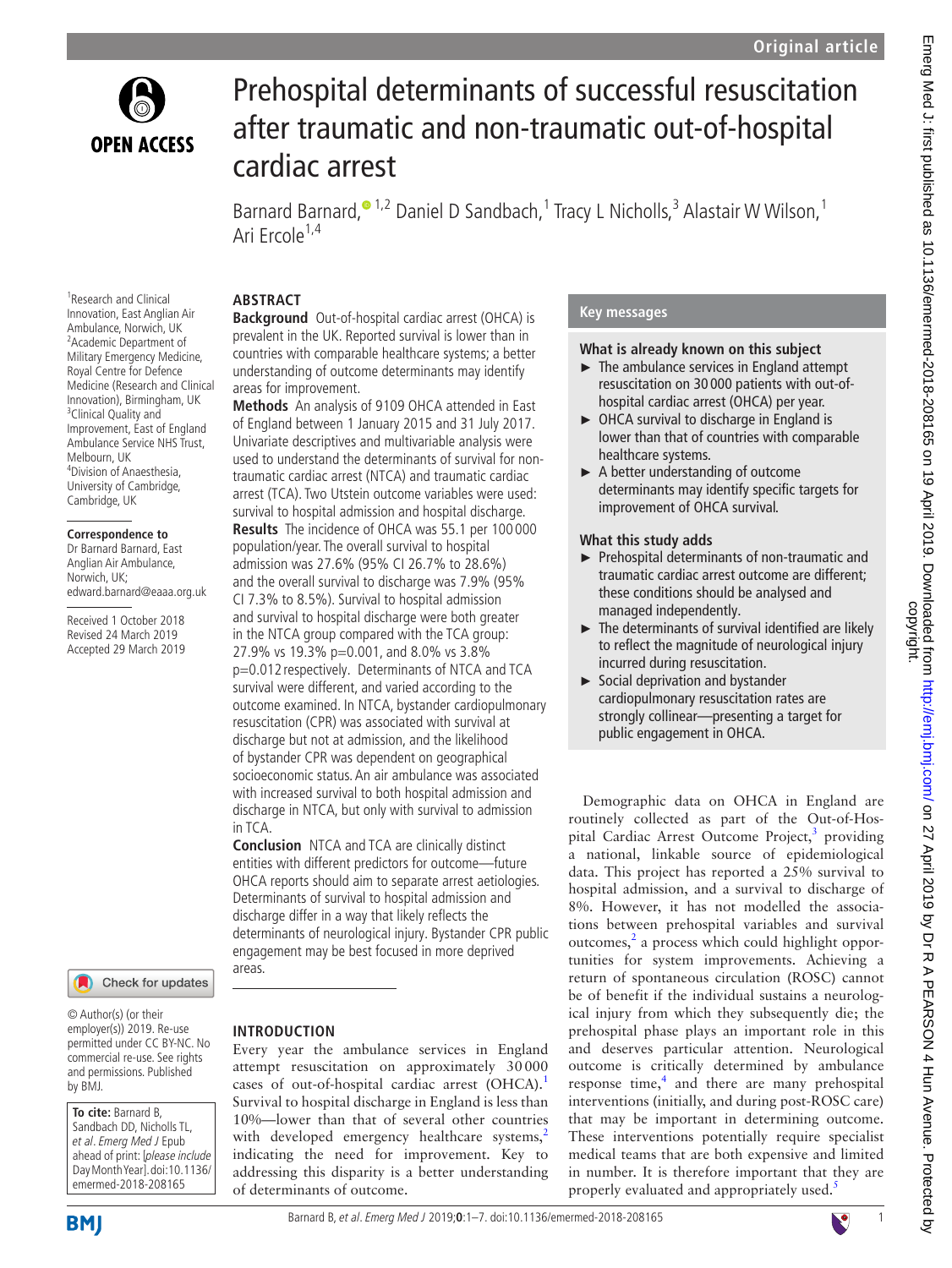While research into management of OHCA is constrained by its very nature (unpredictable, resource limited, in an uncon-trolled environment),<sup>[6](#page-6-5)</sup> the wide inclusion of all-cause OHCA in epidemiological studies potentially leads to a lack of clarity when reporting determinants of outcome. For example, traumatic cardiac arrest (TCA), predominantly caused by traumatic brain injury and haemorrhage, $7$  is a fundamentally different disease process to non-traumatic cardiac arrest (NTCA) that is largely of primary cardiac aetiology.<sup>[8](#page-6-7)</sup> Therefore, it would be expected that determinants of outcome are different for TCA and NTCA. However, most previous studies, including the Out-of-Hospital Cardiac Arrest Outcome Project, $3$  do not differentiate these conditions. There has been a substantial increase in reported survival from TCA since  $2005$ .<sup>[9](#page-6-8)</sup> It is likely that a better understanding of this disease process, distinct from NTCA, has played a part in this improvement, but there remains a paucity of data comparing determinants of outcome from NTCA and TCA in the same patient cohort.

Our primary aim was to compare the differential determinants of survival to hospital admission and survival to hospital discharge for NTCA and TCA in a large regional cohort of OHCA.

### **Methods**

#### **Emergency medical service**

East of England is a geographic area of  $20000 \text{ km}^2$ , containing a population of 6 395 000 (June 2016).<sup>10</sup> The East of England Ambulance Service NHS Trust (EEAST) is the statutory emergency medical service for this area and receives over 1 million emergency calls per year to three Emergency Operations Centres. OHCA cases are assigned an immediate dispatch of a minimum of two double-staffed ambulances, including at least one paramedic. In addition, EEAST uses layperson community first responders, police and fire service coresponders and British Association for Immediate Care Scheme responders. All carry automated external defibrillators and are trained in basic life support as a minimum standard. These assets, as well as ambulance service rapid response vehicles, are used to meet the statutory 8 min response standard.<sup>11</sup> Dispatch (by helicopter or car) of one of five physician-paramedic prehospital critical care teams in the East of England is at the discretion of the paramedic-led critical care desk at one of the EEAST Emergency Operations Centres.

#### **Data collection and variable definitions**

Data were obtained from EEAST for all cases of OHCA in which a resuscitation attempt was made between 1 January 2015 and 31July 2017; EEAST only captures data in cases in which the ambulance service attempts resuscitation.<sup>12</sup> These data are routinely collected, in an Utstein 2004 template,  $^{13}$  for submission to UK Government and the Out-of-Hospital Cardiac Arrest Outcome Project. Neurological outcome at discharge from hospital is not routinely recorded. The presence of an 'air ambulance' (prehospital critical care team, which may have been deployed by helicopter or rapid response vehicle) is also recorded.

Complete postcode data of the emergency call were only available for 2015 (from 2016 onwards data governance procedures precluded the storage of a complete postcode, reducing the accuracy of these data). From these, we obtained indices of social deprivation from the Ministry of Housing, Communities and Local Government data.<sup>14</sup>

The data were dichotomised into NTCA and TCA. NTCA is dominated by all-cause medical cardiac arrests, but also includes asphyxiation, drowning and electrocution. TCA is defined as cardiac arrest resulting from an external application of kinetic

#### **Outcomes**

energy.

In keeping with the international consensus reporting guidelines for resuscitation (Utstein), we have reported two patient outcomes: 'survival to hospital admission' and 'survival to hospital discharge'.<sup>[15](#page-6-14)</sup> Survival to hospital in the absence of longer term survival is clearly not of benefit to the patient. However, in addition to the adherence to international data standards, the authors perceive substantial benefit to prehospital providers (who are not routinely informed of final patient outcome) in including the 'survival to hospital admission' outcome in this report.

#### **Statistical analyses**

Utstein 2004 variables (excluding neurological outcome), presence of an air ambulance medical team, postcode and indices of social deprivation were refactored into putative explanatory variables of interest after which <<10% of the total was missing, except for social deprivation status where approximately 66% (ie, 2016 and 2017 patients) was not available. The response time was defined as emergency call origin to ambulance arrival at scene. Patients who had a cardiac arrest with the ambulance crew present (ie, those for which the original call was not a cardiac arrest but where the patient subsequently required cardiopulmonary resuscitation [CPR]) had the response time set to zero, rather than the response time of the initial call. Missing data were imputed under the assumption of missingness at random; predictive mean matching was used to generate 100 imputed data sets for each of the NTCA and TCA subsets.<sup>16</sup>

Multivariable logistic regression models were then constructed for the NTCA subgroup and pooled across imputations. Plausible covariates and interactions were introduced and the model successively simplified by eliminating predictors in such a way as to retain those that were significant for at least one outcome. To assess differences between the non-trauma (NTCA) and trauma (TCA) groups, this final model was then applied to the TCA group to assess its performance before further simplification, again to the point that only predictors with statistical significance for at least one outcome measure were retained. We assumed a significance level of 5%.

Data manipulation and statistical analyses were performed using the R statistical programming language (R Core Team [2018]; R: A language and environment for statistical computing [R Foundation for Statistical Computing, Vienna, Austria]). Statistical significance (p values) is presented without correction for multiple comparison.

Data have been reported as number (percentage), number (percentage [95% CI]) and median (IQR) as appropriate. Continuous data have been analysed with a Mann-Whitney U test, and categorical data have been analysed with a  $X^2$  test.

# **Results**

#### **Total population**

There were 9109 OHCA cases during the period studied. Overall, the median age was 73 years (60–83), and 5721 (62.8%) were male. The incidence of OHCA was 55.1 per 100000 population/year. The survival to hospital admission was 27.6% (95% CI 26.7 to 28.6), and the survival to hospital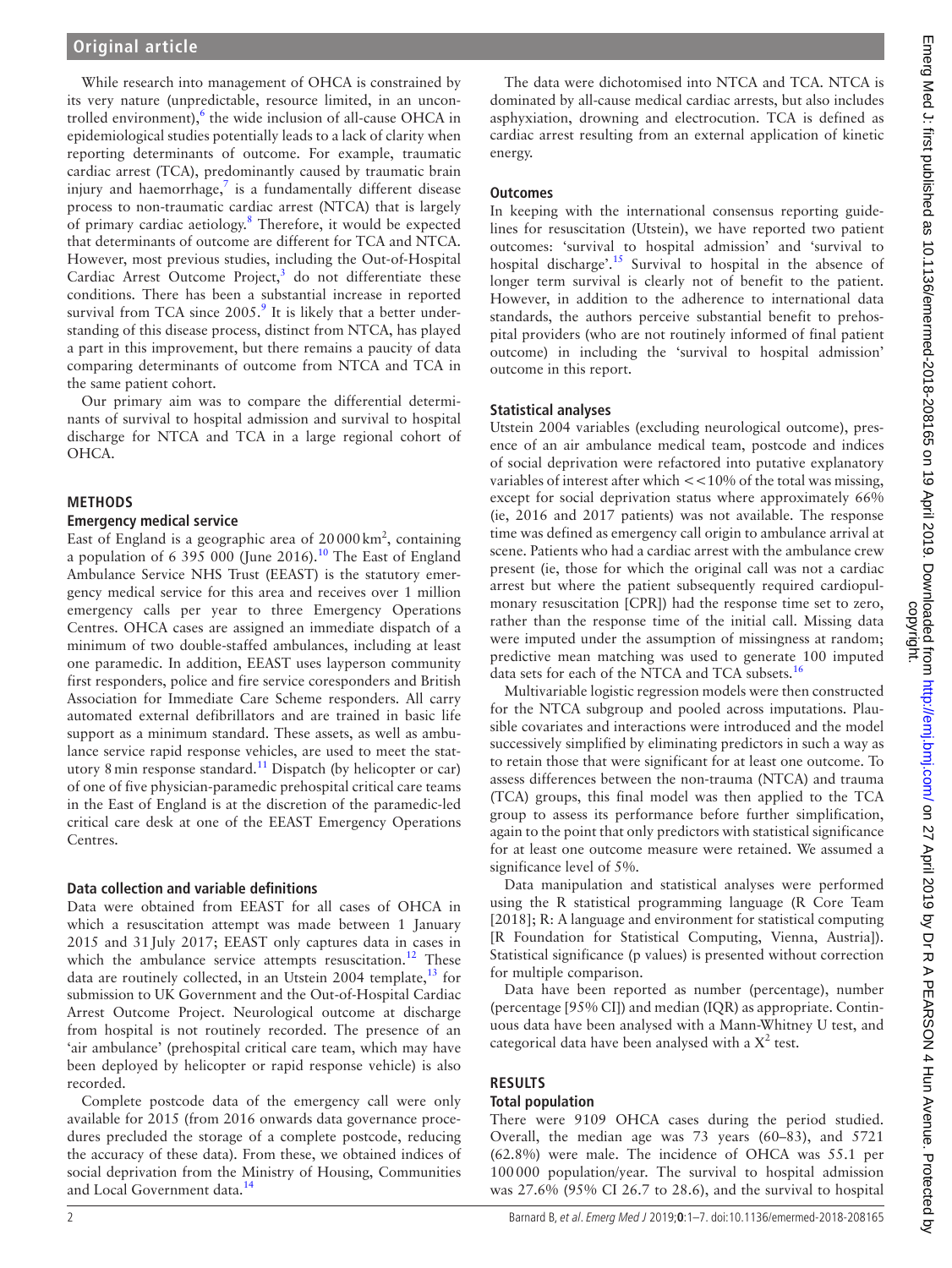<span id="page-2-0"></span>

| Descriptive characteristics of non-traumatic and traumatic cardiac arrest cohorts, with outcomes<br>Table 1 |                                     |                                   |               |  |  |
|-------------------------------------------------------------------------------------------------------------|-------------------------------------|-----------------------------------|---------------|--|--|
| Variable                                                                                                    | NTCA                                | <b>TCA</b>                        | P value       |  |  |
| Total, $n$ $(\%)$                                                                                           | 8805 (96.7)                         | 304(3.3)                          |               |  |  |
| Median age, years (IQR)                                                                                     | $74(61 - 83)$                       | $43(30-61)$                       | $< 0.001$ *** |  |  |
| Gender, male (%)                                                                                            | 62.5                                | 77.0                              | $< 0.001***$  |  |  |
| Witnessed arrest, n (%)                                                                                     | 4950 (56.4)                         | 103 (34.0)                        | $<0.001***$   |  |  |
| Not recorded, n                                                                                             | 24                                  | $\mathbf{1}$                      |               |  |  |
| Bystander CPR, n (%)                                                                                        | 4719 (54.6)                         | 156 (52.2)                        | 0.40 NS       |  |  |
| Not recorded, n                                                                                             | 166                                 | 5                                 |               |  |  |
| First monitored rhythm                                                                                      |                                     |                                   |               |  |  |
| Asystole, n (%)                                                                                             | 4689 (56.0)                         | 204 (70.6)                        | $< 0.001$ *** |  |  |
| PEA, n (%)                                                                                                  | 1862 (22.3)                         | 69 (23.9)                         | 0.52 NS       |  |  |
| VF, n (%)                                                                                                   | 1697 (20.3)                         | 14(4.8)                           | $< 0.001***$  |  |  |
| VT, $n$ $(\%)$                                                                                              | 87(1.0)                             | 1(0.3)                            | 0.25 NS       |  |  |
| Other, $n$ (%)                                                                                              | 32(0.4)                             | 1(0.3)                            | 0.92 NS       |  |  |
| Not recorded, n                                                                                             | 438                                 | 15                                |               |  |  |
| Survival                                                                                                    |                                     |                                   |               |  |  |
| Admission, n (%, 95% CI)                                                                                    | 2423 (27.9,<br>95% CI 27.0 to 28.9) | 58 (19.3,<br>95% CI 15.3 to 24.2) | $<0.001***$   |  |  |
| Discharge, n (%, 95% CI)                                                                                    | 623 (8.0,<br>95% CI 7.4 to 8.7)     | 10(3.8,<br>95% CI 2.1 to 6.8)     | $0.012*$      |  |  |

CPR, cardiopulmonary resuscitation; NS, not significant; NTCA, non-traumatic cardiac arrest; PEA , pulseless electrical activity; TCA, traumatic cardiac arrest; VF, ventricular fibrillation; VT, ventricular tachycardia.

 $*$  < 0.05

\*\*\*<0.001

discharge was 7.9% (95% CI 7.3 to 8.5). The median response time (defined as emergency call origin to ambulance arrival at scene) was  $6.3$  (4.0–10.0) min;  $67.1\%$  were within the statutory 8 min standard.<sup>[11](#page-6-10)</sup>

### **Comparison of NTCA and TCA cohorts**

The majority (n=8805) of patients had suffered NTCA [\(table](#page-2-0) 1). The incidence of NTCA per 100000 population/year was 53.3 ([figure](#page-2-1) 1) (left panel). Three hundred and four patients were reported as TCA [\(table](#page-2-0) 1). The incidence of TCA per 100000 population/year was 1.8 [\(figure](#page-2-1) 1) (right panel).

The NTCA cohort was significantly older, contained a higher proportion of female patients and was more likely to have had a witnessed arrest compared with the TCA cohort; rates of bystander CPR were comparable [\(table](#page-2-0) 1). The most prevalent initial cardiac rhythm in both groups was asystole. However, the NTCA cohort contained a significantly smaller proportion of asystole and a significantly larger proportion of ventricular fibrillation (VF) compared with the TCA cohort [\(table](#page-2-0) 1). Survival to hospital admission and survival to hospital discharge were both significantly higher in the NTCA group compared with the TCA group [\(table](#page-2-0) 1 and [figure](#page-3-0) 2).

# **Multivariable analysis**

# Non-traumatic cardiac arrest

The final logistic regression models for NTCA survival are summarised in [table](#page-3-1) 2.



<span id="page-2-1"></span>**Figure 1** (Left panel) Incidence of non-traumatic cardiac arrest (NTCA) per 100 000 population by age group and sex (n=8557): age or sex data were not recorded in n=248 cases. (Right panel) Traumatic cardiac arrest (TCA) per 100 000 population by age group and sex (n=245): age or sex data were not recorded in n=59 cases.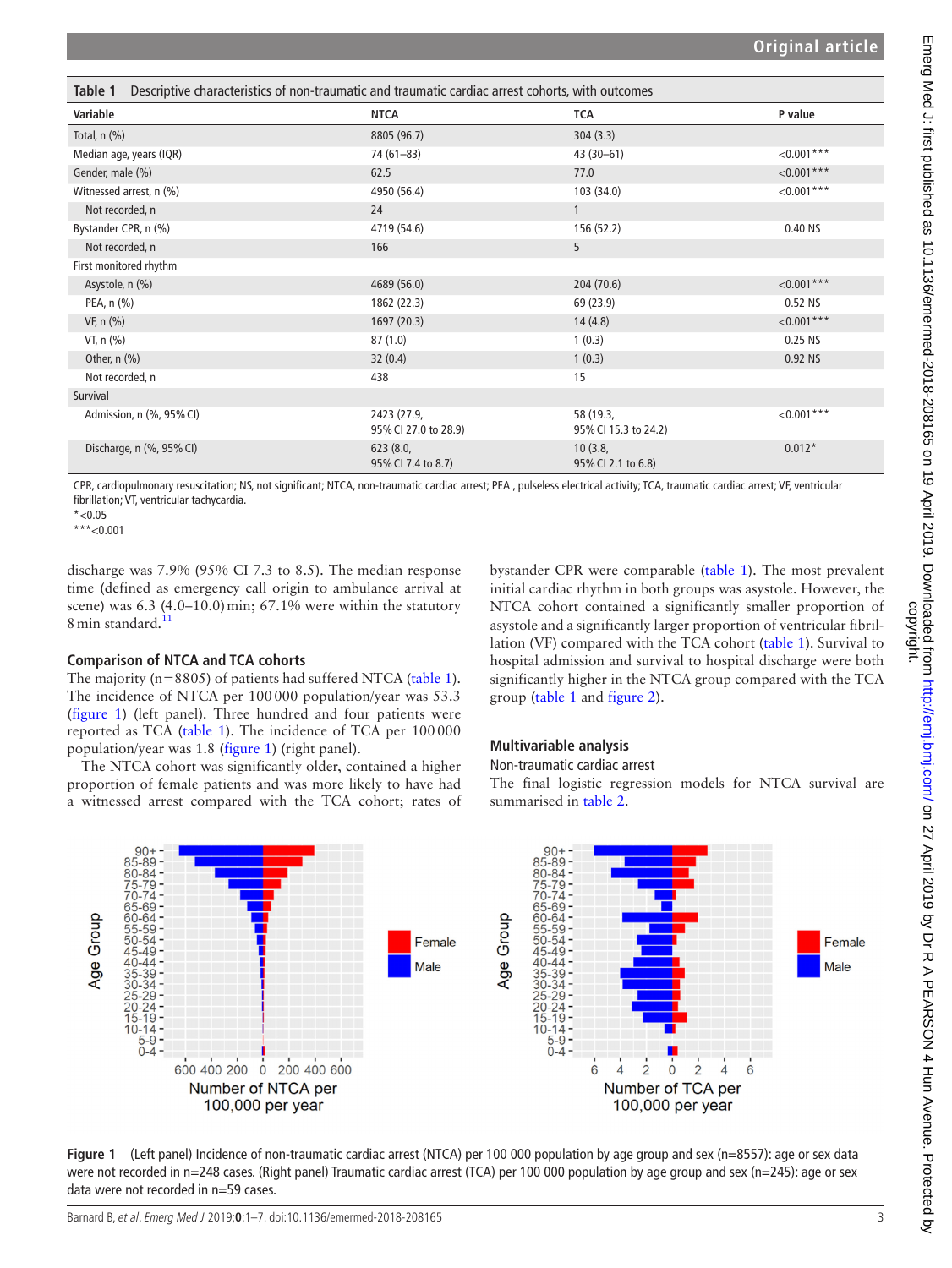

<span id="page-3-0"></span>**Figure 2** Survival to hospital admission and survival to hospital discharge for non-traumatic cardiac arrest (NTCA) and traumatic cardiac arrest (TCA) cohorts, with 95% CIs.

Terms up to quadratic for age were included as age was found to have a strong non-linear relationship with outcome. Index of multiple deprivation and bystander CPR were found to be strongly collinear, and therefore only the latter was retained on mechanistic grounds. Whether the patient had been defibrillated prior to ambulance arrival  $(n=141)$  was not statistically significant and eliminated. We found no evidence of statistically significant interactions between response time and either a shockable initial rhythm or whether the arrest was witnessed. Furthermore, we could find no evidence that cardiac arrests occurring at weekends carried a statistically different outcome, and this variable was eliminated.

Age, male sex, response time and the documented administration of epinephrine were all associated with adverse hospital arrival outcome, whereas the presence of a shockable initial rhythm, the attendance of an air ambulance and successful intubation were positively associated. The pattern is different for

survival to hospital discharge: in this case, male sex was now found to carry a survival advantage and successful intubation to be associated with mortality. However, the presence of an air ambulance remained significantly associated with survival to hospital discharge. The documented presence of bystander CPR only entered into the model via its interaction with response time, but this was only significantly associated with survival to discharge, not admission.

The results presented, using multiple imputation, were consistent with a total case analysis, but for clarity only the final, most robust model has been included; for completeness, the summary data (before multiple imputation) for the NTCA cohort are presented in [table](#page-4-0) 3.

#### Traumatic cardiac arrest

The results of applying the final NTCA multivariable model to the TCA cohort are shown in [table](#page-4-1) 4.

For the hospital admission outcome, only the presence of an air ambulance was associated with survival, but this did not translate to improved survival to hospital discharge, and there was a negative association with survival to hospital for witnessed TCA [\(table](#page-4-1) 4). For the survival to hospital discharge endpoint, only an initial shockable rhythm was significant. The median (IQR) age of patients with TCA with and without a shockable rhythm was 63 (30–82) years and 43 (30–60) years, respectively, p=0.025. Summary data (before multiple imputation) are presented in [table](#page-5-0) 5.

### **Discussion**

Our study has demonstrated significant differences in the epidemiology, presentation and predictors of outcome between NTCA and TCA. Furthermore, we have identified differences in the prehospital determinants of survival to hospital admission and survival to hospital discharge.

The overall incidence of OHCA in the East of England during the study period is comparable to England in 2014: 55.1 and 53.2 per 100000 population/year, respectively.<sup>[2](#page-6-1)</sup> The overall survival to hospital arrival was significantly higher than national data  $(27.6\% \text{ vs } 25.8\%, \text{ p} < 0.001)$ , but the survival to discharge was the same (both  $7.9\%$ ).<sup>2</sup> This suggests that even though a higher proportion of patients are initially 'successfully' resuscitated in the East of England, this does not translate to greater survival

| approved and the set         |                                |         |                                |         |
|------------------------------|--------------------------------|---------|--------------------------------|---------|
|                              | Survival to hospital admission |         | Survival to hospital discharge |         |
| Covariate                    | <b>Effect</b>                  | P value | <b>Effect</b>                  | P value |
| (Intercept)                  | $-0.860$                       | < 0.001 | $-1.20$                        | < 0.001 |
| Age                          | 0.0105                         | 0.090   | 0.0204                         | 0.068   |
| Age <sup>2</sup>             | $-0.000144$                    | 0.0061  | $-0.000483$                    | < 0.001 |
| Male sex                     | $-0.167$                       | 0.0025  | 0.297                          | 0.021   |
| Arrest witnessed             | 0.752                          | < 0.001 | 0.79                           | < 0.001 |
| Response time (min)          | $-0.0356$                      | < 0.001 | $-0.108$                       | < 0.001 |
| Shockable initial rhythm     | 1.27                           | < 0.001 | 2.512                          | < 0.001 |
| Air ambulance                | 0.676                          | < 0.001 | 0.527                          | 0.0023  |
| Response time: bystander CPR | $-0.00445$                     | 0.57    | 0.04                           | 0.049   |
| Successfully intubated       | 0.122                          | 0.039   | $-0.77$                        | < 0.001 |
| Epinephrine administered     | $-0.81$                        | < 0.001 | $-2.15$                        | < 0.001 |

<span id="page-3-1"></span>**Table 2** Results of multivariable logistic regression on imputed data set for NTCA survival to hospital admission or survival to receiving hospital

Models were simplified by sequential elimination of terms and interactions that were not significant for at least one of the two outcomes. Significant covariate estimates are denoted in bold assuming a significance level of 5% and estimates are log odds.

CPR, cardiopulmonary resuscitation; NTCA, non-traumatic cardiac arrest.

discharge outcomes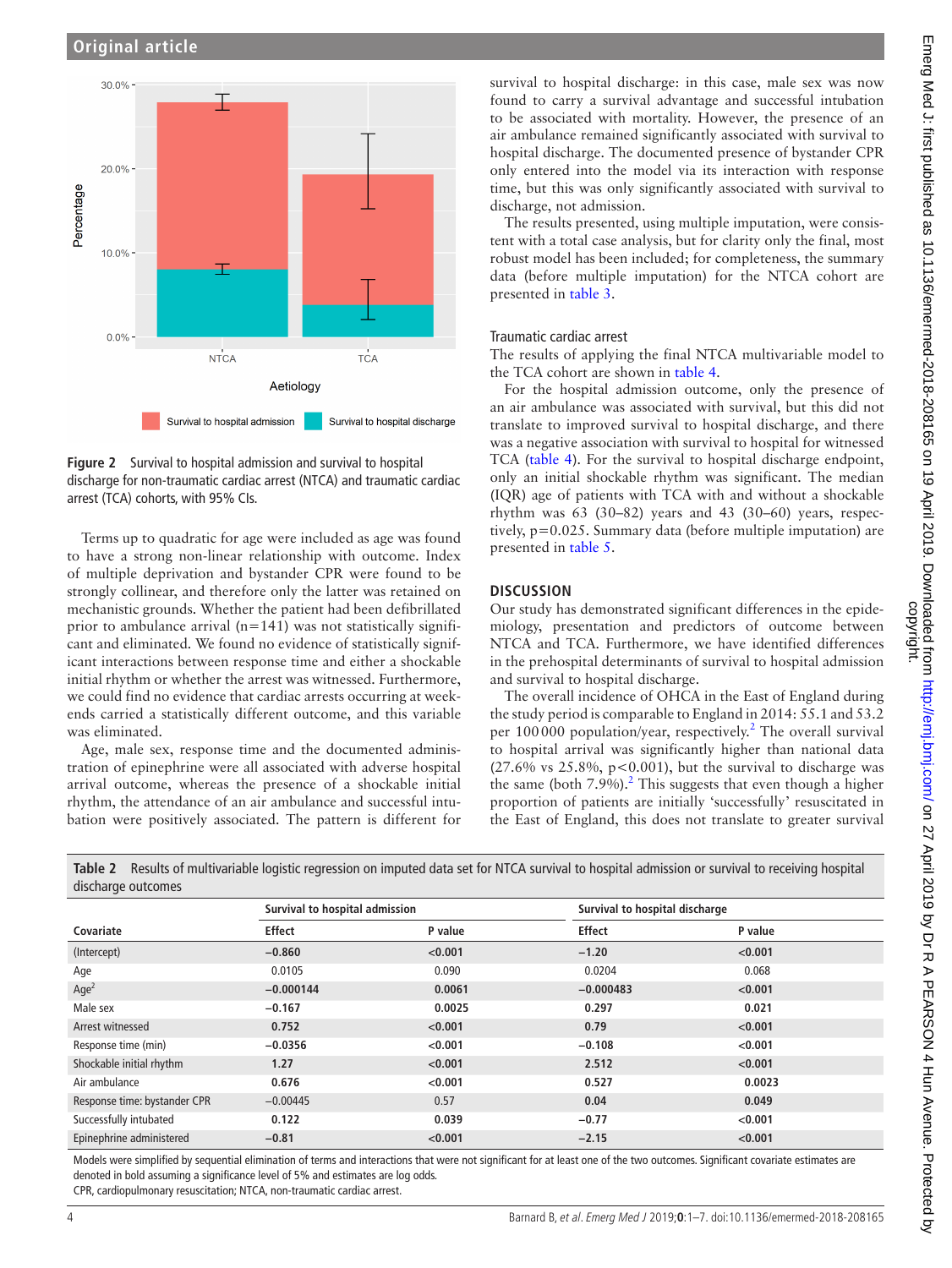<span id="page-4-0"></span>**Table 3** Summary statistics (before multiple imputation) for significant predictors in the NTCA model. Percentages are of the total n of patients with NTCA

|                                 | Survived to hospital<br>admission | Did not survive to hospital<br>admission | <b>Survived to hospital</b><br>discharge | Survived to admission but<br>not discharge |
|---------------------------------|-----------------------------------|------------------------------------------|------------------------------------------|--------------------------------------------|
| Median age, years (IQR)         | $71(58 - 81)$                     | 75 (62-84)                               | $63(50-73)$                              | 74 (62-83)                                 |
| Male, $n$ $(\%)$                | 1551 (17.6)                       | 3939 (44.7)                              | 411(4.7)                                 | 663 (7.5)                                  |
| Female, $n$ $(\%)$              | 868 (9.9)                         | 2422 (27.5)                              | 119(1.4)                                 | 418(4.7)                                   |
| Witnessed arrest, n (%)         | 1752 (19.9)                       | 3198 (36.3)                              | 440 (5.0)                                | 763 (8.7)                                  |
| Unwitnessed arrest, n (%)       | 666 (7.6)                         | 3165 (35.9)                              | 90(1.0)                                  | 319(3.6)                                   |
| Median response time, min (IQR) | $5.0(3.0-8.0)$                    | $6.0(3.9 - 9.0)$                         | $4.4(1.0 - 7.0)$                         | $6.0(3.1 - 8.0)$                           |
| Shockable rhythm, n (%)         | 911(10.3)                         | 775 (8.8)                                | 373(4.2)                                 | 282(3.2)                                   |
| Non-shockable rhythm, n (%)     | 1319 (15.0)                       | 5362 (60.9)                              | 98(1.1)                                  | 737 (8.4)                                  |
| Successfully intubated, n (%)   | 916(10.4)                         | 2228 (25.3)                              | 121(1.4)                                 | 489 (5.6)                                  |
| Not intubated, n (%)            | 1326 (15.0)                       | 3683 (41.8)                              | 369(4.2)                                 | 558 (6.3)                                  |
| Epinephrine, n (%)              | 1689 (19.2)                       | 5462 (62.0)                              | 187(2.1)                                 | 895 (10.2)                                 |
| No epinephrine, n (%)           | 735 (8.3)                         | 915 (10.4)                               | 343 (3.9)                                | 188(2.1)                                   |

NTCA, non-traumatic cardiac arrest.

to hospital discharge. Our figure of 3.8% survival to discharge following TCA is lower than the 7.5% recently reported in England and Wales (which excluded patients pronounced life extinct prehospital)<sup>[7](#page-6-6)</sup>; our figure is therefore likely to be a more accurate total population estimate.<sup>17</sup>

#### **Comparison of NTCA and TCA**

Comparison of NTCA and TCA cohorts demonstrated that patients with TCA were younger and more likely to be male. This is not a surprising result, and similar findings have recently been reported.<sup>18</sup> However, we are unable to explain why TCA was less likely to be witnessed than NTCA; it might be that a proportion of patients with NTCA were unwell and therefore sought assistance prior to arrest, whereas TCA had a more sudden onset.

The only prehospital variable associated with increased survival to hospital discharge in both NTCA and TCA cohorts was a 'shockable initial rhythm'. An initial shockable rhythm is well known to increase the chance of survival in NTCA, but this finding is puzzling following TCA, in which shockable rhythms are rare.<sup>19</sup> It is possible that this group comprises patients in whom the 'trauma' was preceded by a primary cardiac OHCA, which would most likely be a ventricular dysrhythmia (VF/ventricular tachycardia), and as such would have a 'more-survivable' underlying aetiology. The TCA group with a shockable rhythm was significantly older than those without, and emphasises the need for caution when applying bespoke TCA management protocols

<span id="page-4-1"></span>

| <b>Table 4</b> Results of multivariable logistic regression on imputed   |
|--------------------------------------------------------------------------|
| data set for TCA survival to hospital admission or survival to receiving |
| hospital discharge outcomes                                              |

|                          | Survival to hospital<br>admission |         | Survival to hospital<br>discharge |         |  |
|--------------------------|-----------------------------------|---------|-----------------------------------|---------|--|
| Covariate                | <b>Effect</b>                     | P value | <b>Effect</b>                     | P value |  |
| (Intercept)              | $-0.970$                          | 0.0014  | $-2.89$                           | < 0.001 |  |
| Arrest witnessed         | $-0.76$                           | 0.035   | $-0.784$                          | 0.26    |  |
| Response time (min)      | $-0.072$                          | 0.057   | $-0.00944$                        | 0.89    |  |
| Shockable initial rhythm | 0.777                             | 0.22    | 2.49                              | 0.0030  |  |
| Air ambulance            | 0.952                             | 0.012   | 0.180                             | 0.83    |  |

Models were simplified by sequential elimination of terms and interactions that were not significant for at least one of the two outcomes. Significant covariate estimates are denoted in bold assuming a significance level of 5% and estimates are log odds. TCA, traumatic cardiac arrest.

to older patients. Therefore, the only common prehospital determinant of survival to discharge between NTCA and TCA is potentially due to misdiagnosis, and together with the differences observed in epidemiology and presenting cardiac rhythm, provides evidence that these are clinically distinct entities that should be analysed separately and managed differently.

# **Comparison of survival outcomes**

It is not possible for a patient to survive to hospital discharge without an ROSC. Conversely, survival to hospital admission cannot be of benefit, and is potentially harmful, if the patient does not survive to hospital discharge. Determinants of survival at the two time points were found to be different in both NTCA and TCA cohorts. In NTCA, male sex conferred a survival disadvantage at hospital admission but a survival advantage at discharge. This is presumably owing to a difference in the aetiologies between male and female OHCA. Documented bystander CPR reduced the negative effect of longer response times; this is consistent with previous findings that bystander CPR does not improve neurological outcome in short response times. $20$  That this conferred a survival benefit at hospital discharge but not at admission has not to our knowledge been previously described. This is likely to reflect a greater degree of neurological injury (probably the dominant cause of ultimate death) in patients with a period without CPR, whereas ROSC is still obtained in such patients due to the relative tolerance of the heart to ischaemia; this matters less when response times are short.

Successful prehospital intubation was positively associated with survival to hospital admission, but negatively associated with survival to discharge. This is likely to reflect the effectiveness of resuscitation to achieve an ROSC even after a period of arrest that is neurologically devastating, and is in keeping the findings of the recent Effect of a Strategy of a Supraglottic Airway Device vs Tracheal Intubation During Out-of-Hospital Cardiac Arrest on Functional Outcome (AIRWAYS-2) trial.<sup>[21](#page-6-20)</sup> This trial demonstrated no difference in neurologically intact survival between supraglottic airway (SGA) use and intubation, but also included n=1707 (18.4%) patients who did not receive an advanced airway (owing to a short-duration arrest), 21.1% of these patients had a good outcome compared with 3.3% of those who received an advanced airway.<sup>[21](#page-6-20)</sup> In addition, there was a higher proportion of patients in the intubation arm who did not receive an advanced airway compared with those randomised to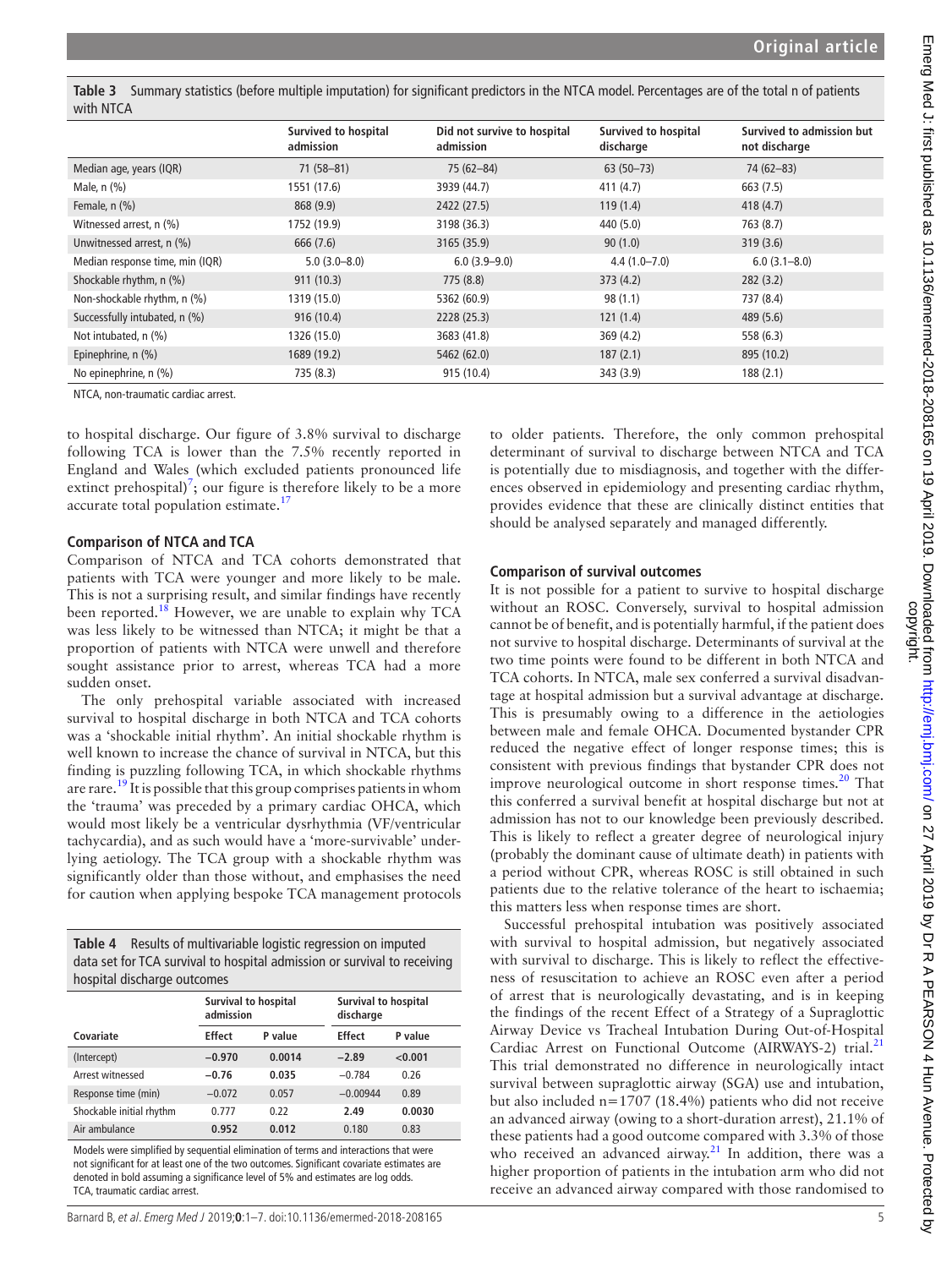<span id="page-5-0"></span>**Table 5** Summary statistics (before multiple imputation) for significant predictors in the TCA model. Percentages are of the total n of patients with **TCA** 

|                                 | <b>Survived to hospital</b><br>admission | Did not survive to hospital<br>admission | Survived to hospital<br>discharge | Survived to admission but<br>not discharge |
|---------------------------------|------------------------------------------|------------------------------------------|-----------------------------------|--------------------------------------------|
| Witnessed arrest, n (%)         | 13(4.3)                                  | 90(30.0)                                 | 2(0.7)                            | 5(1.6)                                     |
| Unwitnessed arrest, n (%)       | 44 (14.5)                                | 156 (51.3)                               | 6(2.0)                            | 19(6.3)                                    |
| Median response time, min (IQR) | $5.0(3.0 - 7.8)$                         | $6.0(4.0-9.7)$                           | $4.0(3.5 - 7.3)$                  | $5.0(2.5-6.6)$                             |
| Shockable rhythm, n (%)         | 4(1.3)                                   | 11(3.6)                                  | 3(1.0)                            | 0(0)                                       |
| Non-shockable rhythm, n (%)     | 50(16.4)                                 | 224(73.7)                                | 4(1.3)                            | 25(8.2)                                    |
| Air ambulance, n (%)            | 14(4.6)                                  | 29(9.5)                                  | 1(0.3)                            | 8(2.6)                                     |
| No air ambulance, n (%)         | 44 (14.5)                                | 217(71.4)                                | 7(2.3)                            | 17(5.6)                                    |

TCA, traumatic cardiac arrest.

the SGA arm (985/4410, 22.3% and 722/4886, 14.8% respectively), indicating that patients with OHCA who are intubated are likely to have had a longer duration arrest, and by inference a worse outcome.

A negative association between the administration of prehos-pital epinephrine and outcome has been previously reported.<sup>[22](#page-6-21)</sup> The recent randomised trial Pre-hospital Assessment of the Role of Adrenaline: Measuring the Effectiveness of Drug administration In Cardiac arrest (PARAMEDIC-2) demonstrated a 30-day survival advantage for epinephrine versus placebo, but no difference in neurological intact survival. $^{23}$  This suggests that while epinephrine administration may increase survival this does not translate to meaningful survival in OHCA. This trial excluded patients who had an ROSC during initial resuscitation (before epinephrine was indicated), and are therefore a cohort of longer duration arrests that would be expected to have a worse outcome. Our data also included patients who had an early ROSC, in whom epinephrine was not administered, which might explain our findings that epinephrine administration was associated with worse outcomes (compounded by the length of arrest).

The presence of an air ambulance was strongly associated with improved survival at both time points in NTCA and at admission in TCA. It would be tempting to attribute this to the critical care skills of air ambulance providers, and previous literature has suggested this.<sup>24</sup> However, in the East of England this is also likely to represent effective triage of patients who are more likely to survive. In particular, we cannot determine how many of the patients attended by an air ambulance had already obtained ROSC, with the critical care team instead being tasked to assist with post-ROSC care.

It is interesting that we were not able to demonstrate a statistically significant effect of defibrillation prior to arrival of EEAST, which we take to be a measure of the effectiveness of public access defibrillators corrected for the other factors that we considered. However, only a small number of patients (n=141) were defibrillated prior to EEAST arrival, introducing the chance of a type 2 error.

The Index of Multiple Deprivation was removed from the multivariable model as it was found to strongly covary with documented bystander CPR. Univariable analysis found a strong association between receiving bystander CPR and Index of Multiple Deprivation with patients more likely to receive bystander CPR in less deprived postcodes (p=0.002). We cannot draw conclusions on whether this is a result of social, cultural or educational factors, or whether this is the result of geographic population sparsity, but our results do suggest a potentially high-impact target area for policy efforts to improve public engagement with bystander CPR.

For patients suffering from TCA, the multivariable analysis results were very different from NTCA. There was only weak evidence (p=0.057) that shorter response times were associated with increased survival at hospital arrival, and no evidence for increased survival at discharge. For survival to hospital discharge, an initial shockable rhythm was the only significant covariate.

Our approach using regional data has the advantage of limiting variations in care provision and geographical influences. This approach may offer the possibility of exploiting regional differences in a comparative effectiveness research model to further understand the determinants of outcome. Our work motivates a national, or indeed international, effort towards provider profiling regions to look for important covariates.

### **Limitations**

Like any retrospective observational analysis, it is difficult to assign causality and our results are limited by any inherent errors in the data. However, it is reassuring that the missingness was low. We were unable to include in-hospital management variables in our model, these may have potentially confounded the survival to discharge outcome.

'Survival to discharge' from the receiving hospital may include patients who leave the receiving hospital not because they ultimately survive but because they are transferred to specialist centres for prognostication and perhaps subsequently go on to die. Unfortunately, we have no way of knowing this from our data. Furthermore, survival to hospital discharge data was obtained by follow-up and therefore may be missing not at random.

### **Conclusions**

NTCA and TCA are clinically distinct entities with different predictors for outcome—future OHCA reports should aim to separate arrest aetiologies. Determinants of survival to hospital admission and discharge differ in a way that likely reflects the determinants of neurological injury. Bystander CPR public engagement may be best focused in more deprived areas.

**Acknowledgements** We acknowledge the assistance of the Audit and Research team at East of England Ambulance Service NHS Trust in compiling the original data, and the assistance of Mr Andrew Downes, Dr Tobias Gauss and Dr James Price (all East Anglian Air Ambulance) in the development of the AngliaOHCA project.

**Contributors** The study was conceived by EB, AE and AW. Data were supplied by TLN. Data analyses were undertaken by AE and DDS, with input from EB, AW and TLN. The manuscript was drafted by EB, DDS and AE, with critical review by TLN and AW. All authors have reviewed and agreed to the final manuscript.

**Funding** The authors have not declared a specific grant for this research from any funding agency in the public, commercial or not-for-profit sectors.